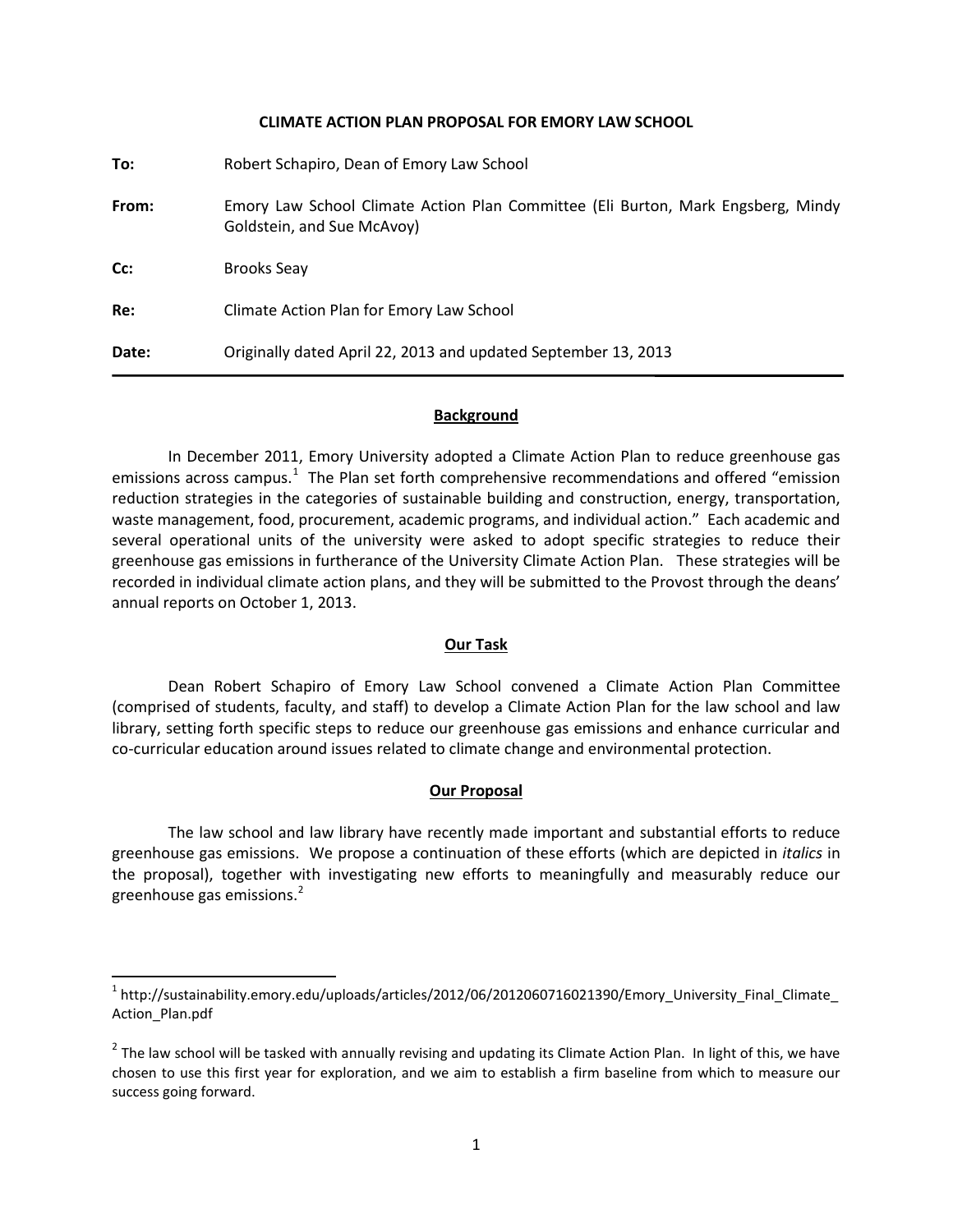In our proposal, we have placed an emphasis on creating a culture of sustainability at the law school. We believe that the goals we set forth cannot be accomplished unless students, faculty, and staff are familiar with this Climate Action Plan and aware of the many opportunities each member of the law school community has to assist the university in reducing greenhouse gas emissions. To this end, the cornerstone of our Climate Action Plan is utilization of the law school intranet (the "Emory Law Intranet") to centralize information about our sustainability initiatives. $3$ 

## **EMORY UNIVERSITY SCHOOL OF LAW – CLIMATE ACTION PLAN PROPOSAL**

# **Energy Use Reduction**

In the past few years, we have:

- *Conducted a URECA (Utility Reduction and Energy Conservation Actions) Phase II Project with the university to improve energy efficiency in the law school building. This project yielded a 33% energy reduction by October 2012.*
- *Installed energy efficient light bulbs throughout the law school.*
- *Installed motion sensors on lights in certain bathrooms, classrooms, and offices in the law school and law library.*
- *Purchased energy efficient equipment and appliances, including refrigerators and microwaves.*
- *Instituted computing and data management approaches (including virtualized servers and energy saving software) and networked most printers to reduce equipment use and energy consumption.*

Going forward, we propose to:

 $\overline{\phantom{a}}$ 

- Install energy efficient light bulbs throughout the law library.
- With the help of Southface (ww.southface.org), investigate whether we should install (or reinstall) additional motion sensors on lights in the law school and law library.
- Continue our commitment to purchase energy efficient equipment and appliances. We will also investigate preparing a case study with best practices for the purchasing of energy efficient equipment and appliances. This may serve as an important tool for other academic and operational units of the university.
- Continue our commitment to institute computing and data management approaches to reduce equipment use and energy consumption. We will also investigate preparing a case study with best practices for instituting computing and data management approaches and networking printers. This may serve as an important tool for other academic and operational units of the university.
- Increase participation in the Office of Sustainability Initiatives Energy Competition.
- Include commitment to sustainability in job description for law school Director of Operations.

<span id="page-1-0"></span><sup>&</sup>lt;sup>3</sup> When properly established, an intranet can become the central source of an institution's knowledge and practices. Having a single source of knowledge in turn produces a more collaborative environment, ultimately creating a sense of community – all involved constituents utilize the same knowledge, experience the same practices, and "speak the same language." The Emory Law Intranet can be accessed at: https://my.law.emory.edu.

At this time, the law school is undergoing a massive overhaul of its website and intranet. Once complete, this Climate Action Plan will be adjusted to ensure that information about sustainability is made available through the appropriate online forum.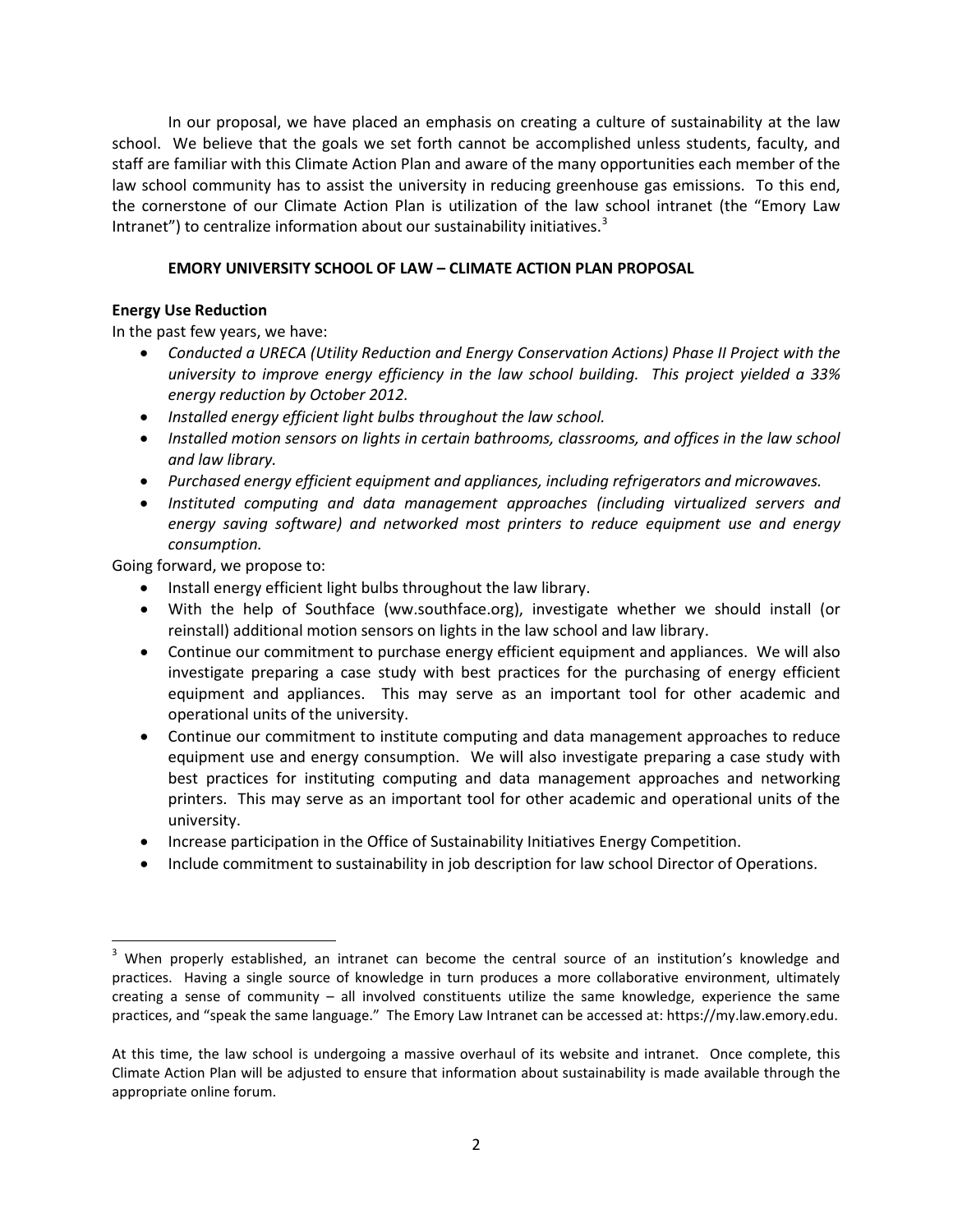• Highlight our Energy Use Reduction initiatives on the Emory Law Intranet and provide an outlet for students, faculty, and staff to propose new initiatives or suggest ways to improve existing initiatives.

## **Transportation Emissions Reduction**

In the past few years, we have:

- *Permitted alternative and flexible work arrangements (including working from home) to reduce emissions associated with commuting.*
- *Installed additional bike racks on the law school campus.*
- *Provided employees free membership in the zipcar program.*

Going forward, we propose to:

- Continue our commitment to permit and promote alternative and flexible work arrangements.
- Promote incentives for reduced air and car travel through teleconferencing, including those incentives provided by the Clean Air Campaign (www.logyourcommute.org), and encourage use of Skype for interviews and conferences.
- Create a webpage on the Emory Law Intranet that allows students, faculty, and staff to coordinate ridesharing, with links to existing ridesharing programs developed by zimride and the Clean Air Campaign.
- Highlight incentives for shared-transit opportunities (including reduced parking fees for carpooling, free zipcar use for employees, free scooter parking, and reduced cost/free MARTA passes) on the Emory Law Intranet.
- Highlight our Transportation Emissions Reduction initiatives on the Emory Law Intranet and provide an outlet for students, faculty, and staff to propose new initiatives or suggest ways to improve existing initiatives.

## **Waste Minimization and Food**

In the past few years, we have:

- *Committed to recycling and composting. Initiatives are in place for placement of more recycling and composting bins throughout the law school and law library.*
- *Encouraged "green events" for all events, including commencement.*

Going forward, we propose to:

- Continue our commitment to increase recycling and composting with the ultimate goal of becoming a "zero waste" unit. We will work with Emory Recycles to determine the best locations for recycling and composting bins.
- Investigate food procurement practices and inventory at the snack shops in the law school to ensure they are assisting the university in its commitment to utilize local and sustainably grown foods.
- Continue encouraging "green events." We will investigate requiring events of a certain size to fill out the Sustainable Events Checklist.
- Investigate installing water bottle filling stations in the law school and law library to reduce plastic water bottle waste, and consider applying for a grant through the Sustainability Initiative Fund to finance implementation.
- Investigate installing hand dryers in the law school and law library bathrooms to reduce paper towel waste, and consider applying for a grant through the Sustainability Initiative Fund to finance implementation.